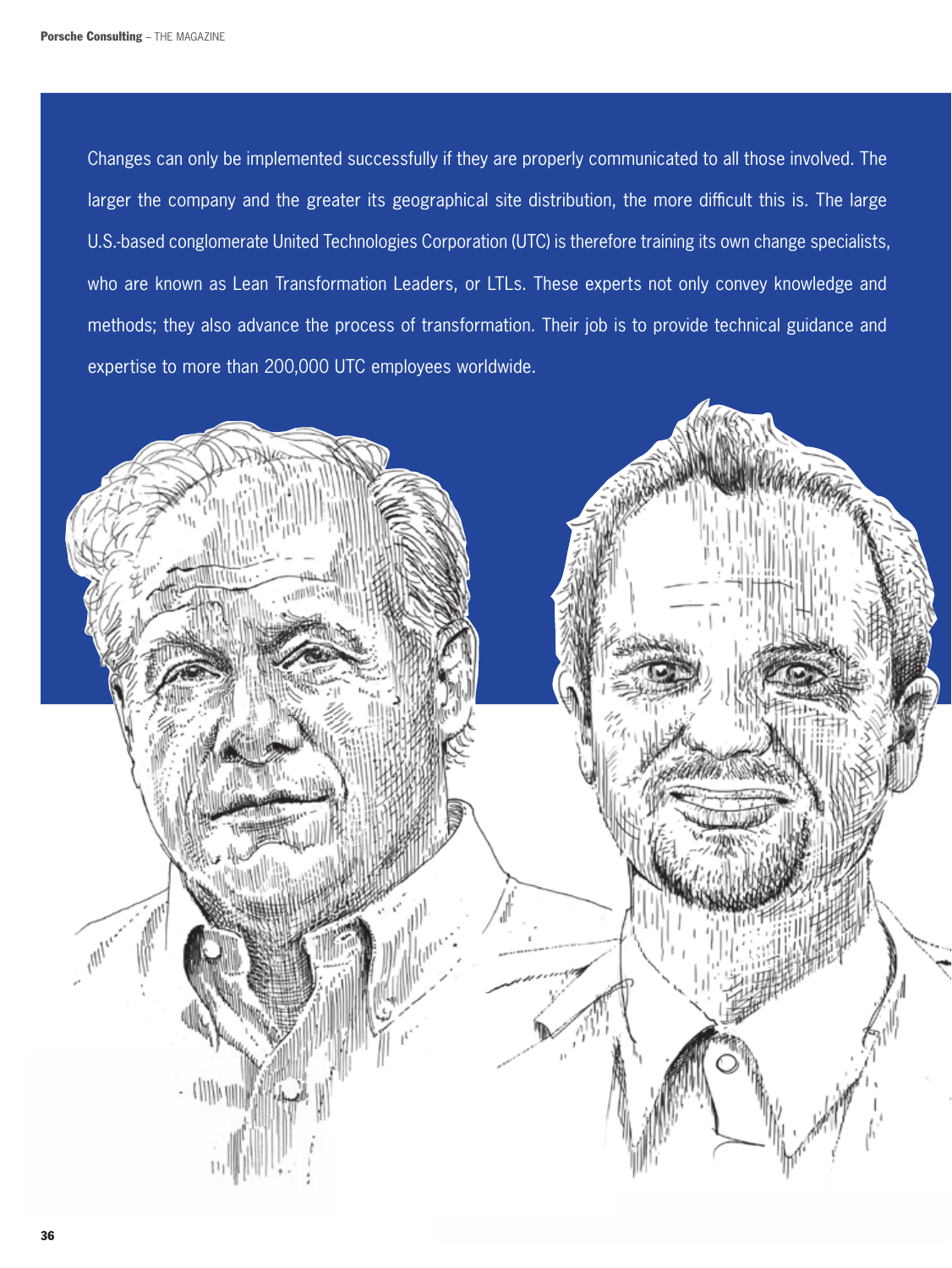UNITED TECHNOLOGIES CORPORATION

## TRAINERS, THERAPISTS, DIPLOMATS

O DAVID VON BASSEWITZ, MICHAEL LUZ

Ron Fiddler, Scott Parkin, and Hervé Fontenillle (from left to right) travel around the globe to accompany change processes. Wherever they may be-in the U.S., Asia, or Europe-the three take careful note of cultural differences.

 $1000$  Matters and  $\frac{1}{2}$ 

 $u_{\mathbf{k}}$  $\mathbf{q}_{\parallel \parallel \mathbf{p}}$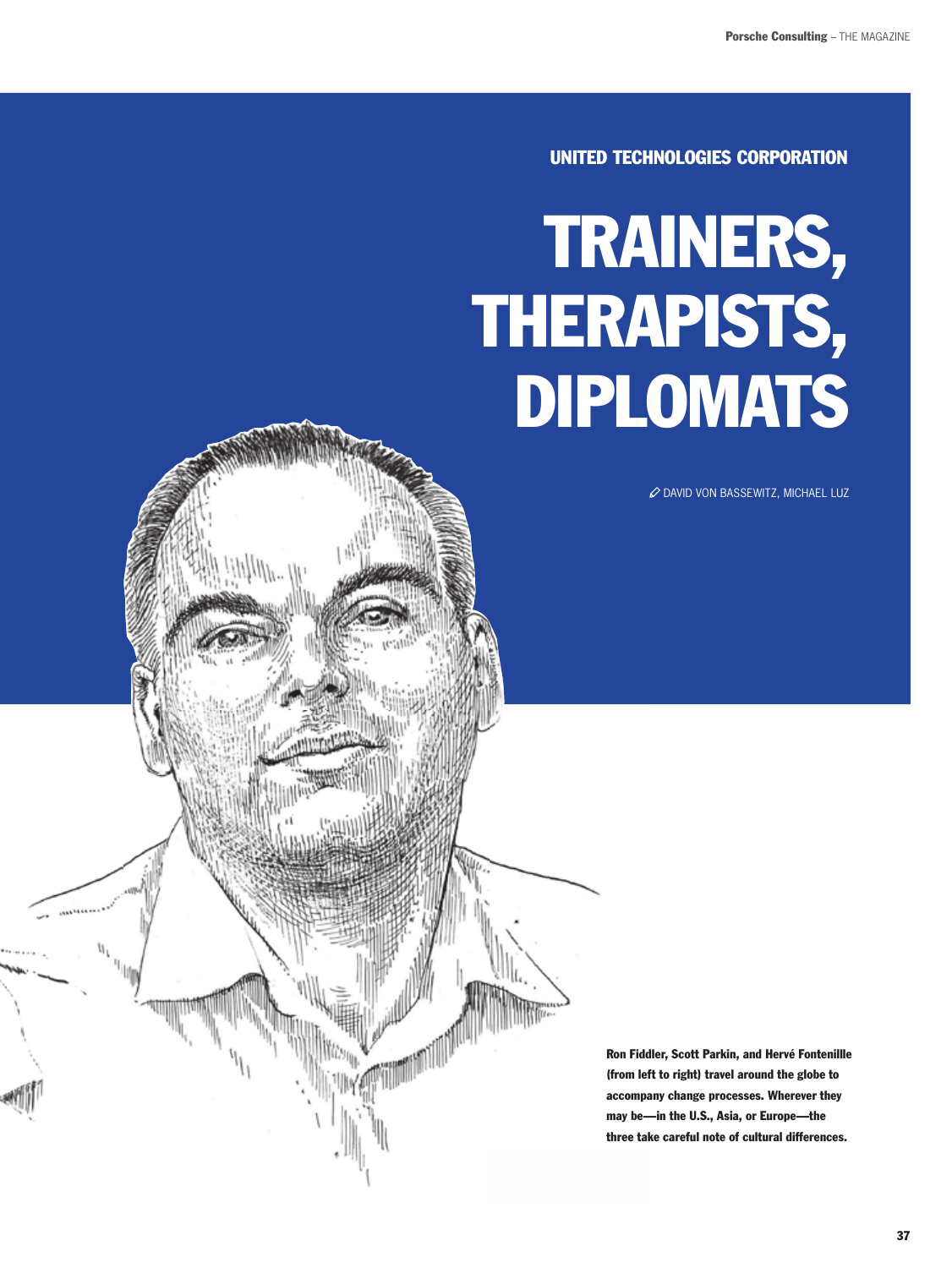

Carrier

the employees are able to work without frustration." This<br>is how Scott Parkin distills the essence of lean trans-<br>formation at Connecticut-based United Technologies<br>Corporation. "The day goes as planned. You have what<br>you he employees are able to work without frustration." This is how scott Parkin distills the essence of lean transformation at Connecticut-based United Technologies Corporation. "The day goes as planned. You have what you need, when and how you need it to add value as an employee." for the past two years, Parkin—who has

trains LTLs (see also on the right). The LTLs guide the transformation processes that make factories leaner and more efficient. "We are good at solving problems quickly," says Ron Fiddler, who is an LTL at UTC. fiddler has been at the company for 20 years and has worked in nearly all of its divisions, including at Sikorsky Aircraft, a producer of civilian and military helicopters, and as a manager for lean production at Otis, a maker of elevators and escalators.

 $\rightarrow$ one of fiddler's latest projects has been to improve the performance of a production line for elevator doors at the Otis factory in the French town of Gien. He and his colleagues know from experience that communication—or rather, lean, efficient, direct communication—is a key instrument in the transformation process. So the production line employees in gien were first given extensive information about the upcoming changes via the intranet and newsletters. And for months now Fiddler has been flying to Gien on a regular basis to optimize processes together with the employees. "The operators participate in every

## THE TRAINING PROGRAM FOR LEAN TRANSFORMATION LEADERS (LTL) WAS DESIGNED BY PORSCHE AKADEMIE IN CONJUCTION WITH UTC.



*When companies launch change processes, they are often doomed from the start. Such projects only have a chance of success when pursued sustainably and incorporated in the company's organization and culture. The LTL program, developed by the Porsche Akademie and United Technologies Corporation, ensures long-term and effective improvements.* 

When Louis R. Chênevert, the Chairman & CEO of UTC, visited the Porsche plant in Leipzig in early 2010, he was very impressed by the lean automobile factory, which features a precise incoming component schedule, immediate processing, and minimal warehousing. He was determined to apply this concept to production at UTC. And so it happened that the big American corporation partnered with the sports car subsidiary Porsche Consulting. Since the 1990s, UTC had been working with its ACE (Achieving Competitive Excellence) operating system, which employs lean management principles. "UTC has an efficient production system thanks to ACE," says Ronny Rudzinski, a Porsche Consulting project manager at the U.S. site in Atlanta. "But what was still missing was a lean—and above all need-controlled—flow of information and materials that permeates the entire value-added chain—above and beyond individual factories." Scott Parkin, the manager of UTC's LTL program, adds "It's an ingrained part of the ACE culture that we're always looking to improve in everything that we do. This doesn't exclude the ACE operating system itself."

Porsche Consulting GmbH – Porschestrasse 1 – 74321 Bietigheim-Bissingen – Germany – Telephone: +49-711-911-12111 – E-mail: contact@porsche-consulting.com – Internet: www.porsche-consulting.com

Porsche Consulting GmbH - Porschestrasse 1 - 74321 Bietigheim-Bissingen - Germany - Telephone: 449-711-911-12111 - E-mail: contact@porsche-consulting.com - Internet www.porsche-consulting.com

So it was perfect for UTC that Porsche Akademie members had just designed the new training program for Lean Transformation Leaders in 2010. A division of Porsche Consulting, Porsche Akademie has specialized for years in training experts in continuous improvement processes (CIP). "The LTL program is designed for companies that already have long-term experience in lean production processes," says Marc Zacherl, Leader of Porsche Akademie. "It's what we might call the peak of the pyramid, and ensures further training for lean experts."

It was a program made to order for UTC. The core of the LTL training process consists of "individual, intensive, and on-the-job coaching on-site—at the customer's factories," explains Dr. Thomas Scheib, Senior project manager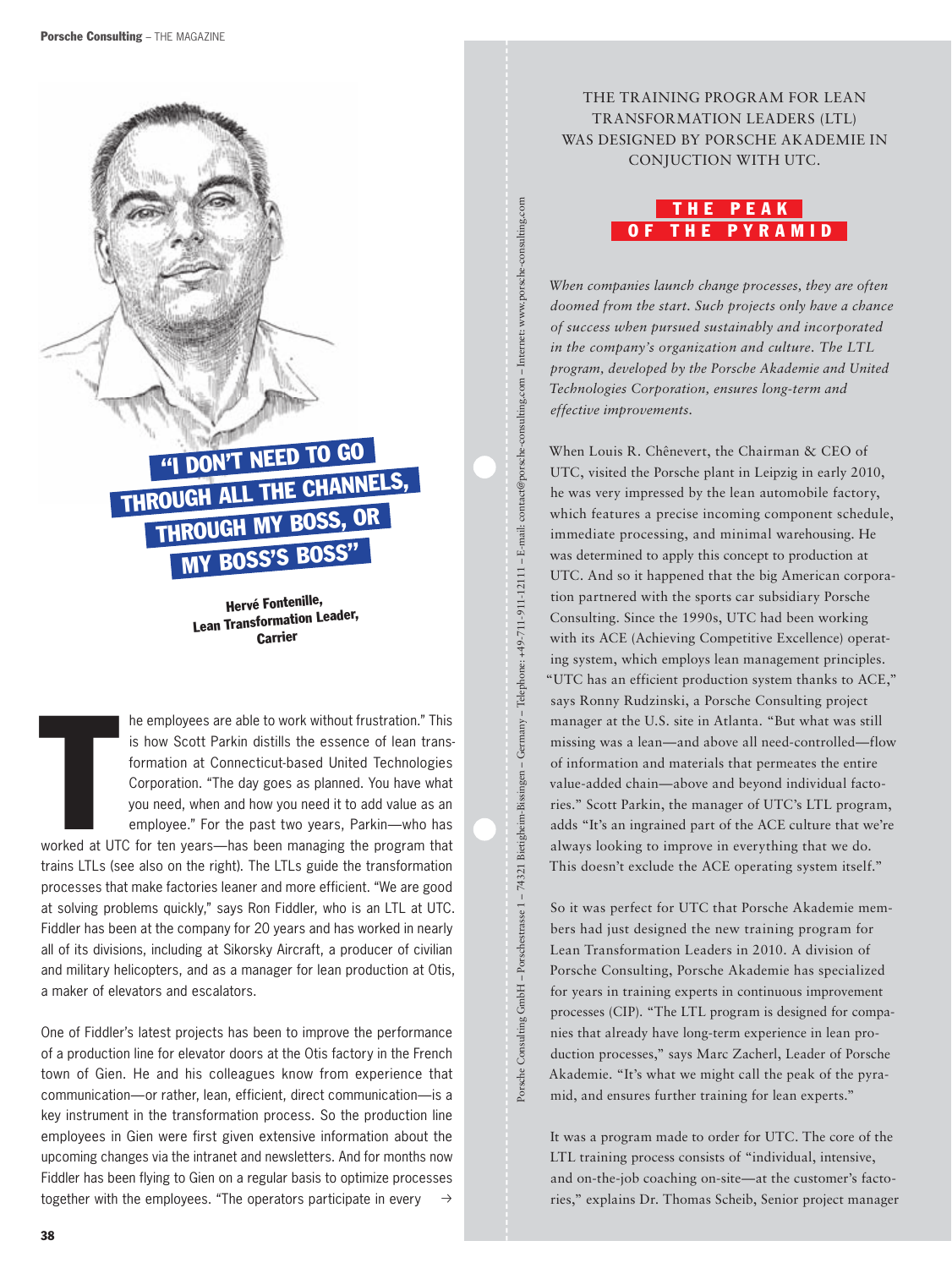at Porsche Akademie. The first step is to select the factories whose production processes should be improved, and also the candidates who will be trained. "An LTL should have solid technical skills as well as operational experience in improving processes," says Scheib. Interpersonal qualities are also important. "The candidates need to have empathy, energy, and the ambition to challenge their teams and bring them on board. They have to be good communicators as well—they have to be able to talk with management as well as with foremen and workers."

In one case, improvements to the processes had reduced throughput times by three-quarters, increased the quality rate fourfold, and raised productivity by a third.

Following a lab simulation at the Porsche model factory in Leipzig—in the midst of production for the Porsche Panamera—the actual training itself begins. This process consists of a Porsche consultant coaching two future LTLs. The program has three stages. Sessions that focus on case studies have a high classroom component. This content is then applied to project work on-site, and is also analyzed and improved

in the course of team workshops. The Porsche consultants supervise the LTLs and provide feedback, ideas, and specific recommendations for action. And finally, plans are drawn up in which the future LTLs stake out precise profit-margin targets for the years during which their factories or production lines will be transformed.

Over the course of nine months, the Porsche experts coach the LTLs for 30 days on-site throughout the training program, with a 20-day core emphasis on coaching their project work. After successfully completing their training, the LTLs have "a comprehensive grasp of the company's processes," says Zacherl. They also make a crucial contribution to changing the attitudes and behaviors of the managers and staff involved—an indispensable part of sustainable transformation. This ensures that the company will continue to pursue what it has learned, even after the consultants "take off." As Zacherl observes, "The basic idea underlying the program is that the Lean Transformation Leaders should implement change processes at their companies in an effective and long-lasting manner."

The greatest motivation for the LTLs during their training lies in the visible and measurable successes made along the entire value-added chain. In one case, recalls Scheib, within just a few months improvements to the processes had "reduced throughput times by three-quarters, increased the quality rate fourfold, and raised productivity by a third." The training program generally pays for itself within a year.

## Training program for Lean Transformation Leaders



The Lean Transformation Leader training program comprises three components. Training sessions and case studies enable the future LTLs to further their knowledge of lean management ("learning"). They then apply this knowledge to a transformation project at a specific location ("doing"). Porsche Akademie consultants are regularly available to provide feedback and recommendations for action ("reflection").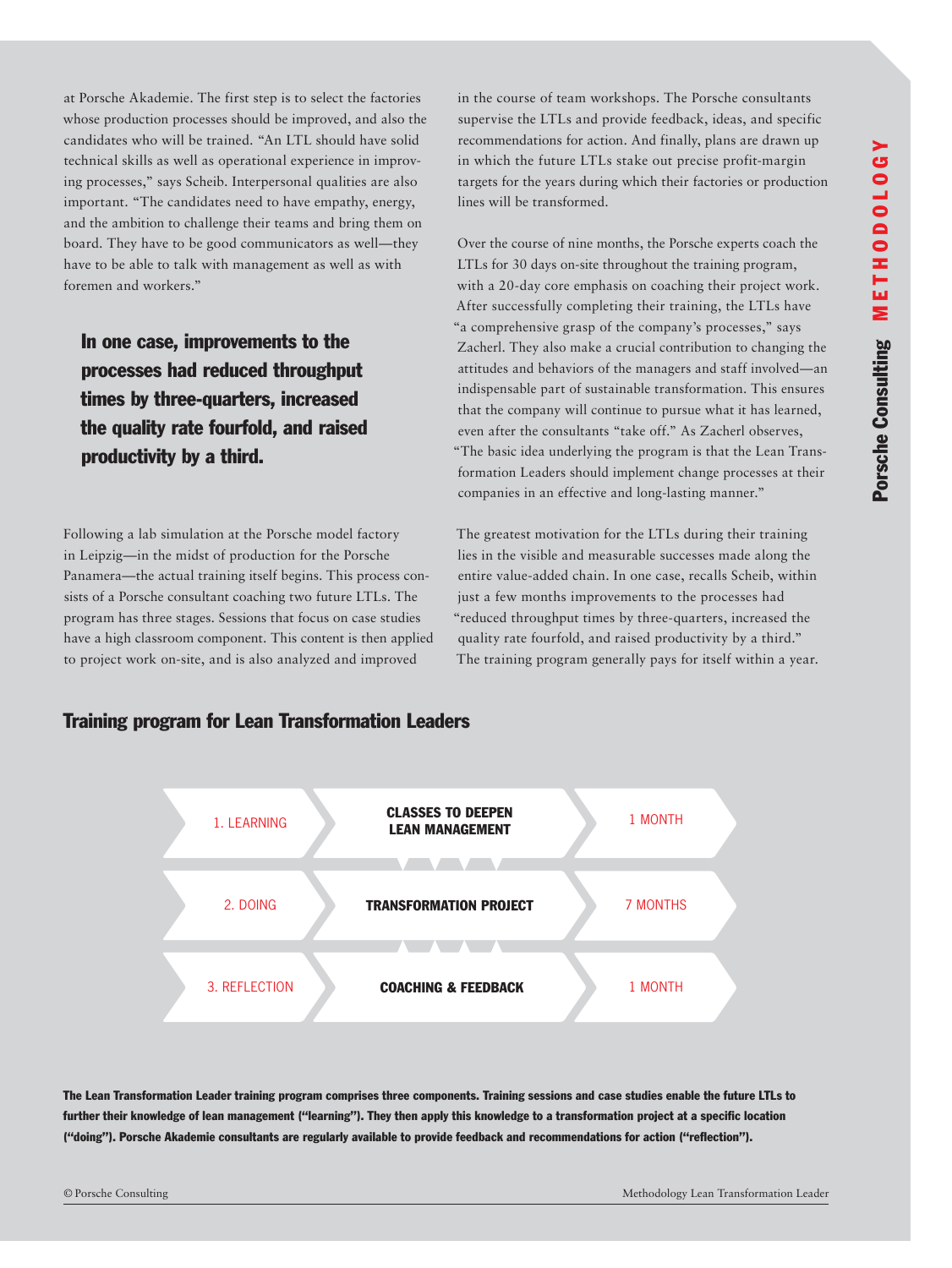workshop and training session." he adds that it's crucial to make sure they have enough ways to provide feedback, for the simple reason that "they are the most important voice. They show us what's not running completely smoothly yet."

Parkin emphasizes that as transformation experts, LTLs have to be able to reach all levels of the company. The most important factors in bringing the employees on board are sincerity and trust. As he explains, "The LTLs tell or show the employees the 'WIIFM' [what's in it for me], and tell them the truth. They help people to be more efficient and make the business better, which is beneficial for everyone." Talks with managers are even more strongly fact-based. The positive effects that the changes will have on productivity, profit, and costs are illustrated with key metrics.

Hervé Fontenille, another Lean Transformation Leader, works at a location more than 6,000 kilometers from connecticut in the town of Montluel near Lyon, France. An ACE (Achieving Competitive Excellence) coordinator for Carrier, a UTC subsidiary that makes air-conditioning systems, fontenille notes that "comprehensive communication is key." He notes that LTLs encounter resistance from

**Lean Transformation Leaders** are on the move all around the globe to advance the process of transformation itself. like chameleons, they try to adapt as well as possible to different cultures.

time to time, especially from mid-level managers. "When we were starting the lean transformation and changing things, engineers worried that they wouldn't be able to keep up with adding training to the daily workload," he says. "sometimes it takes a lot of lengthy one-on-one conversations, plus a good deal of tact." in explaining these change processes, fontenille places a high priority on transparency. he is constantly inviting trade union representatives to participate in the training sessions and optimization workshops. "if the employees work against us, change is almost impossible to implement," he says. if there is overwhelming resistance to the change, the transformation experts get personally involved—leading by example. This means that LTLs are simultaneously trainers and therapists, motivators and doers, guides and diplomats. "A good LTL has to balance technical expertise with leadership skills," says Parkin. "The best LTLs know the science of lean, but practice the art of change management. Probably the most important skill for this job is being able to convince people at all levels of the need for change and progression."

It's a job for which airports are one of the few constants. Lean Transformation Leaders are always on the move. They visit production sites